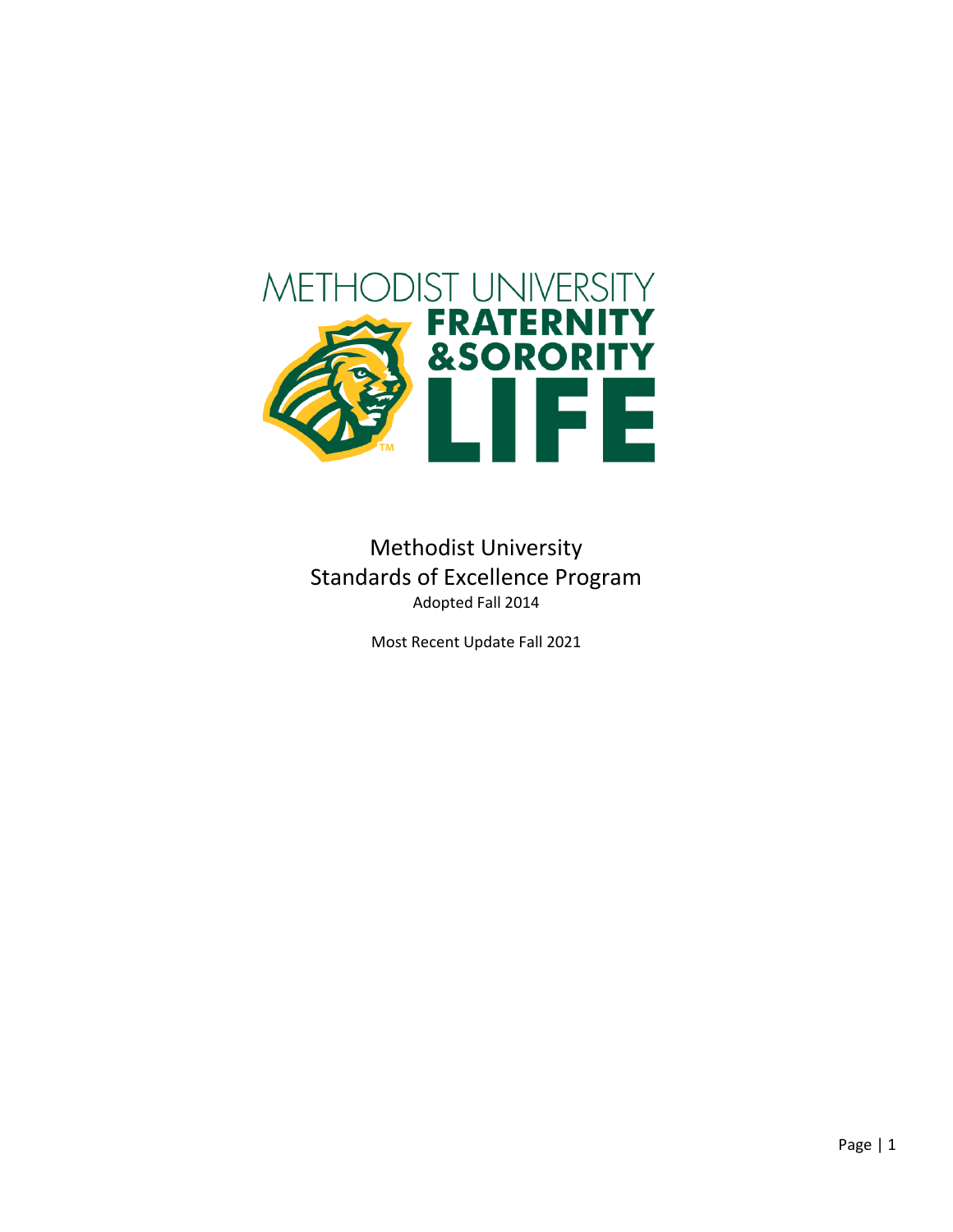# **Table of Contents**

| 3  |
|----|
| 4  |
| 5  |
| 6  |
| 7  |
| 7  |
| 8  |
| 8  |
| 9  |
| 10 |
|    |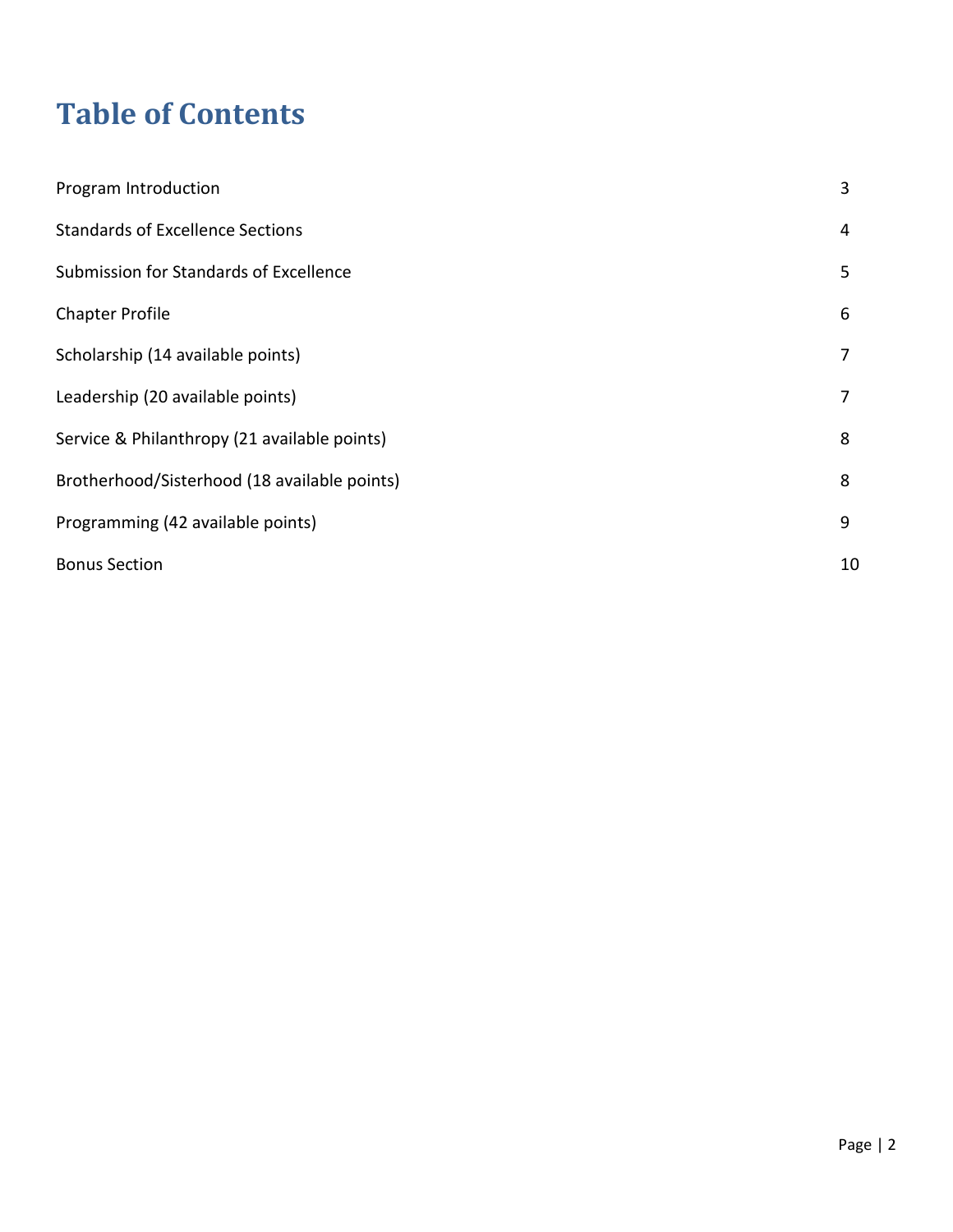# **Program Introduction**

This program was developed based on the mission and values of fraternal organizations at Methodist University and was created to establish a self-governing guide and an assessment instrument for each chapter. This will allow the University to recognize those organizations that are achieving excellence while identifying those which may need additional support. The standards program will be reviewed annually and will be used in the decision of Organization of the Year.

The Standards of Excellence Program focuses on the four pillars of fraternity and sorority life which are scholarship, leadership development, brotherhood/sisterhood, and community service.

There are three main objectives that we hope to accomplish through the standards program:

- 1. To provide an opportunity for each chapter to self-evaluate its operations
- 2. To provide a common level of excellence for all fraternities and sororities at Methodist University
- 3. To instill the importance of scholarship, community engagement, leadership, and strong chapter management through value-based decision making and member education

All forms to be submitted can be found in the following location:

[www.methodist.edu/greek-life/standrds-program](http://www.methodist.edu/greek-life/standrds-program)

Clicking on each form will open the submission to be completed

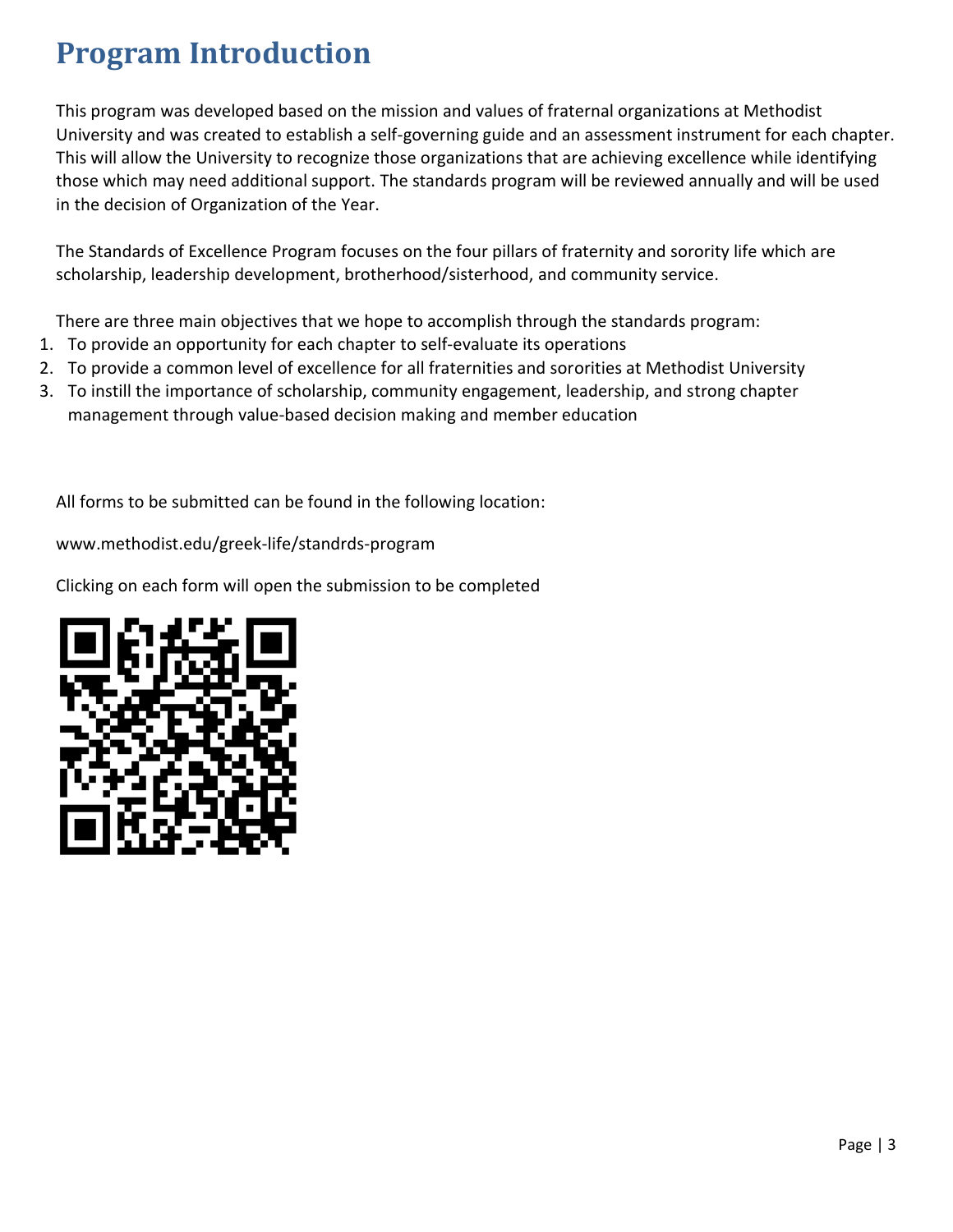### **Standards of Excellence Sections**

The Standards of Excellence will be used to determine the recipient of the Organization of the Year Award. Should there be a tie, all bonus points will be redacted and the group with the highest score will receive the award.

The Standards of Excellence process has an overall point total of one hundred and fifteen (115). **\*\*This does**  not include any bonus points<sup>\*\*</sup> each chapter must achieve at least sixty (60) points to meet the standard of excellence overall. The breakdown is as follows:

| 93.00-115.00 points | Gold Level Standard of        |
|---------------------|-------------------------------|
|                     | Excellence                    |
| 84-92.00 points     | Silver Level Standard of      |
|                     | Excellence                    |
| 75-83.00 points     | Bronze Level Standard of      |
|                     | Excellence                    |
| 60.0-74.00 points   | <b>Chapter meets Standard</b> |
|                     | of Excellence                 |
| Less than 60 points | Chapter does not meet         |
|                     | <b>Standard of Excellence</b> |

### Standards of Excellence Level Recognition

Should a chapter not meet the Standards of Excellence the following accountability measures will be implemented:

#### **1st year:**

- Notification to National Organization
- Chapter will be invited to create an action plan with the Assistant Director for the Student Involvement Center
- Chapter president will be invited to meet the Associate Dean and Director of Student Involvement and Assistant Director for the Student Involvement Center to discuss chapter operations.
- At the request of the chapter, the Assistant Director for the Student Involvement Center will continue to provide assistive resources to help the chapter improve
- Chapter will not be eligible for fraternity/sorority awards of excellence recognition

#### **2 nd Subsequent Year**

• The chapter will lose recognition from Methodist University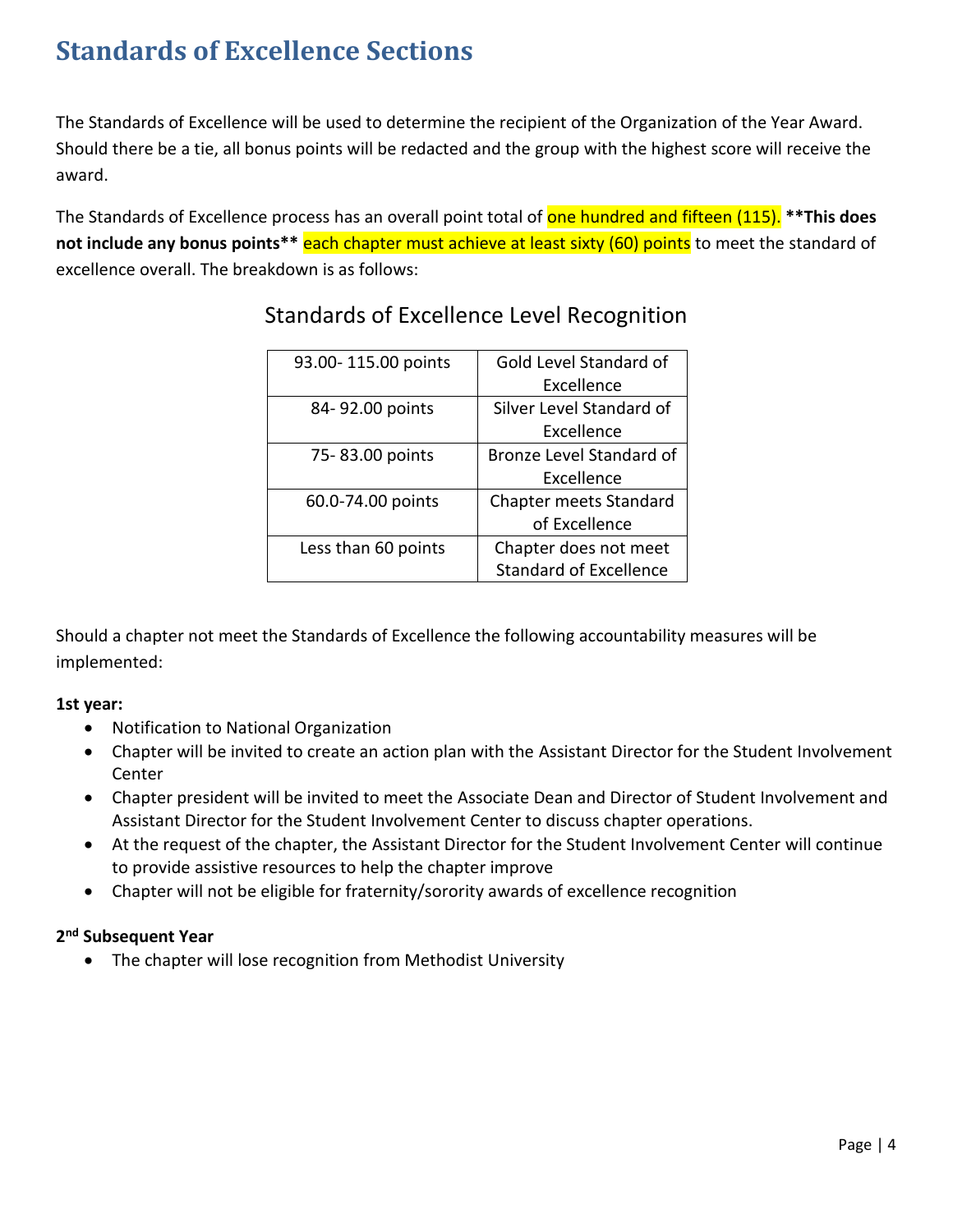## **Submission for Standards of Excellence**

#### \*\***5 points will be deducted from your chapter's total score for each day it is late\*\***

Read each item carefully, answering each item fully and attaching any necessary documents. When attaching documents, include them in the section they support. If you are unsure about an item and how it relates to your organization, please ask for clarification.

Things to keep in mind as you organize your binder:

- Please do not include pages 1-5 of this packet in your binder
- The cover page should be the chapter profile. Fill it out completely
- Each section should be in order and sectioned off by dividers
- Leave the blank scoring rubric at the end of each section
- All supporting documents should be labeled with the number they are supporting. (i.e. 1A should be written in the top RIGHT corner)
- All documentation for bonus points should say BONUS
- **If an item indicates it will be verified by the Assistant Director for the Student Involvement Center, no documentation is necessary.**

The information should be neat, organized, and easy to view. The scoring will be used to determine the organization of the year during the spring semester.

All submissions will be reviewed by the Assistant Director for the Student Involvement Center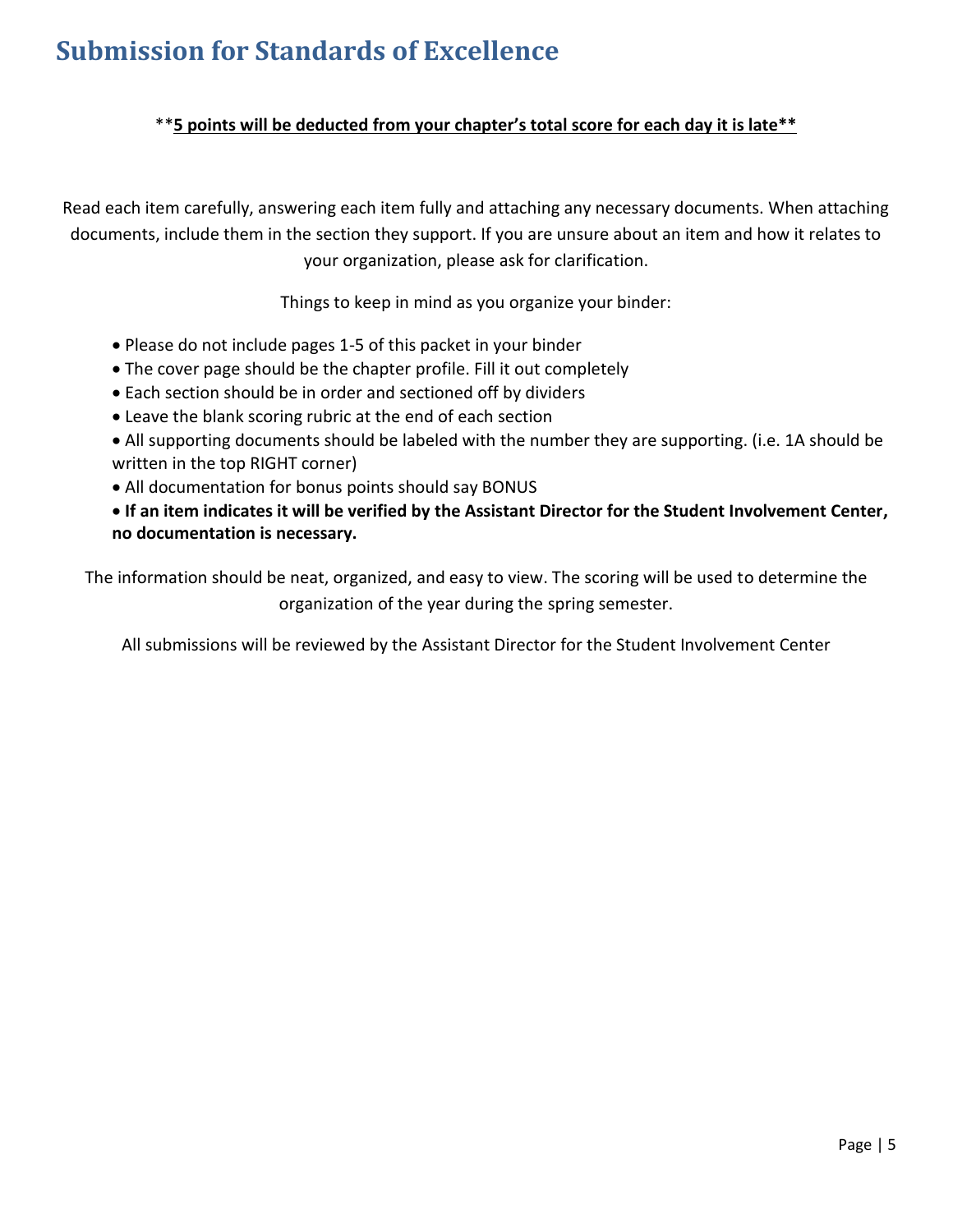# **Chapter Profile**

| <b>Chapter Officers</b>                                                                                                    |
|----------------------------------------------------------------------------------------------------------------------------|
|                                                                                                                            |
|                                                                                                                            |
|                                                                                                                            |
| Retention                                                                                                                  |
| Active Members Fall (include abroad and new members):<br><u> 1989 - Johann Barbara, margaret eta idazlearia (h. 1989).</u> |
| Non-Active Members Fall (include suspended, inactive/alum status, etc.):                                                   |
| Active Members Spring (include abroad and new members):                                                                    |
| Non-Active Members Spring (include suspended, inactive/alum status, etc.):                                                 |
| <b>Scholarship &amp; Community Engagement</b>                                                                              |
|                                                                                                                            |
|                                                                                                                            |
|                                                                                                                            |
|                                                                                                                            |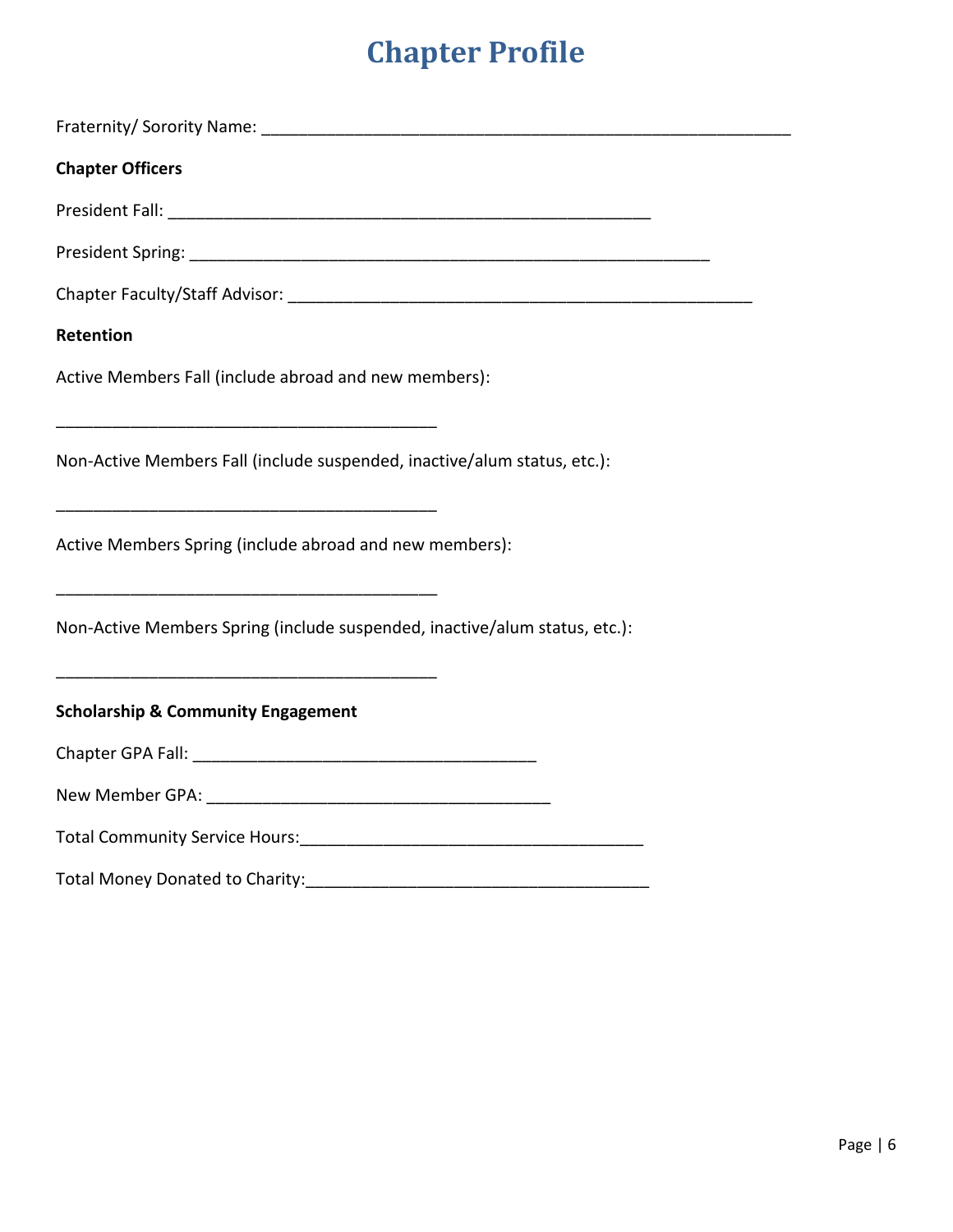### **Section 1- Scholarship**

**A.\_\_\_\_\_\_\_\_ The chapter meets the minimum academic standard of a 2.5 Cumulative GPA.**  (Maximum 4 points- 2 points per semester) DOCUMENTATION NEEDED: *Verified by the Assistant Director for the Student Involvement Center*

**B.\_\_\_\_\_\_\_\_ The chapter's cumulative GPA is above the All-Men's/All-Women's Average.**  (Maximum of 6 points- 3 points per semester) DOCUMENTATION NEEDED: See A. *Verified by the Assistant Director for the Student Involvement Center*

**C.\_\_\_\_\_\_\_\_ The chapter has maintained or increased its semester GPA from the previous semester.** (Maximum 2 points- 1 point per semester) DOCUMENTATION NEEDED: See A. *Verified by the Assistant Director for the Student Involvement Center*

**E.\_\_\_\_\_\_\_\_ The chapter conducted one program per year for its members that supports the value of Scholarship.**

(2 points)

DOCUMENTATION NEEDED: Hosting/Co-Hosting Educational Program form online

### **Section 2- Leadership**

#### **A.\_\_\_\_\_\_\_\_ 100% of chapter membership is involved in a club/organization/sports team outside of fraternity and sorority life.**

(Maximum 10 points if 100% of members, 5 points if at least 80%)

DOCUMENTATION NEEDED: A full list of members and their affiliated clubs/organizations

#### **B.\_\_\_\_\_\_\_\_ The chapter president/members has attended their own organization's National/Regional Leadership Conferences during the year.**

(3 points)

DOCUMENTATION NEEDED: Please submit a confirmation of attendance for the conference as well as names of those who attended. (Examples include registration materials/confirmation emails, name badges, email verification from conference staff, etc.)

#### **C.\_\_\_\_\_\_\_\_ President or presidential delegate attended all presidents' meetings, presidents' retreats, and one-on-ones with the Office of Student Involvement.**

(3 points)

DOCUMENTATION NEEDED: *Verified by the Assistant Director for the Student Involvement Center*

#### **D.\_\_\_\_\_\_\_\_ The chapter met the attendance requirements for all Greek Council meetings.**

(Maximum 4 points-2 points per semester)

DOCUMENTATION NEEDED: *Verified by the Assistant Director for the Student Involvement Center.*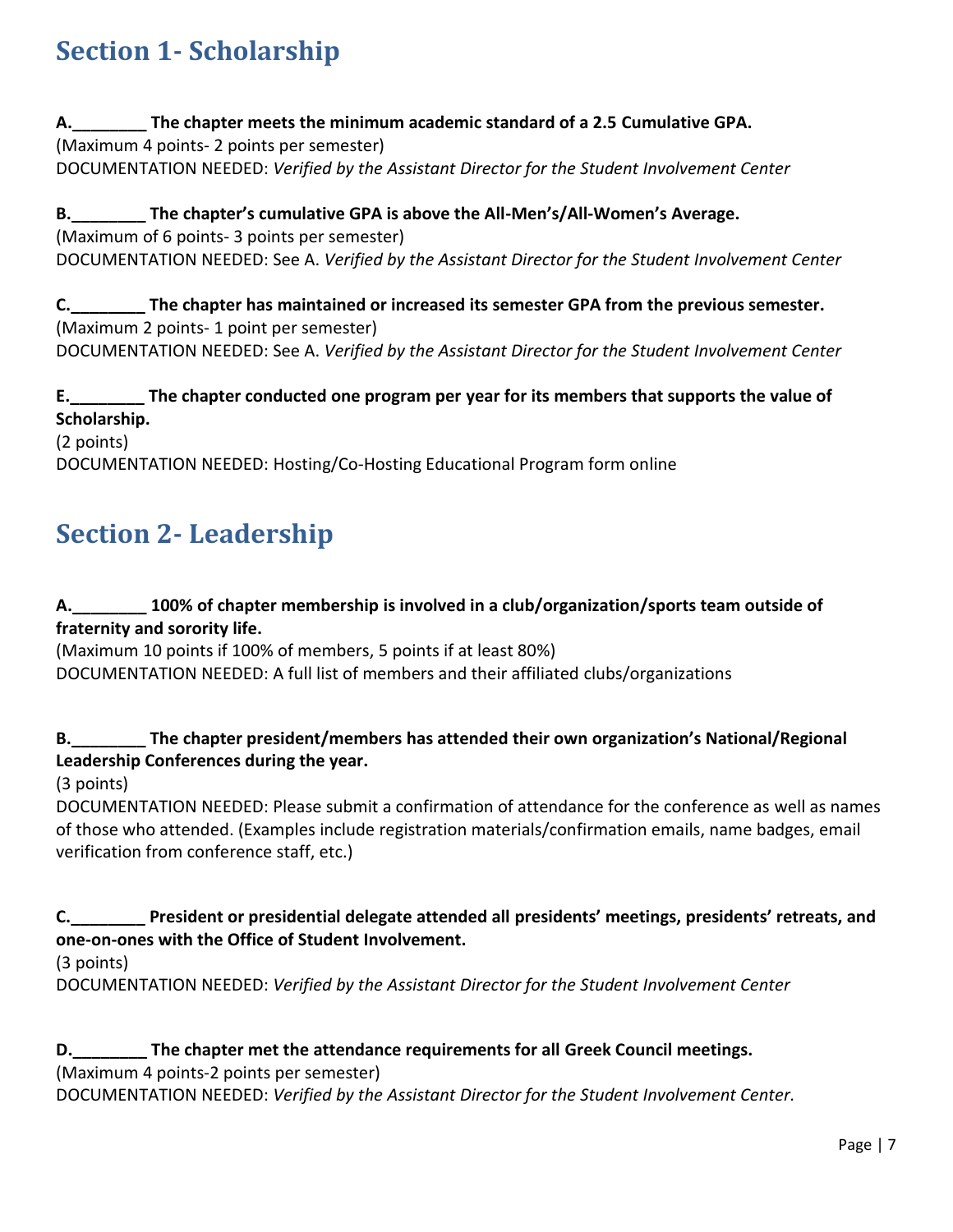### **Section 3- Service & Philanthropy**

**A.\_\_\_\_\_\_\_\_ Highlight 3 separate events in which the chapter engaged to obtain community service hours.** (3 points, 1 point per event) DOCUMENTATION NEEDED: Community Service form online

**B.\_\_\_\_\_\_\_\_ The chapter co-sponsored a service or philanthropy event with another fraternity or sorority.**  (3 points) DOCUMENTATION NEEDED: Philanthropy form online

**C.\_\_\_\_\_\_\_\_ The chapter conducted one large-scale community service/philanthropic project per year.**  (5 points) DOCUMENATION NEEDED: Philanthropy form online

**E.\_\_\_\_\_\_\_\_ The chapter has performed, at least, an average of 5 community service hours per member.** (10 points) DOCUMENATION NEEDED: Community Service form online

## **Section 4- Brotherhood/Sisterhood**

**A.\_\_\_\_\_\_\_\_ The chapter held an annual retreat with 80% of members in attendance.**  (4 points) DOCUMENTATION NEEDED: A copy of the agenda

**B.\_\_\_\_\_\_\_\_ The chapter initiated at least 80% of the individuals who accepted offers of membership.**  (5 points)

DOCUMENTATION NEEDED: *Verified by the Assistant Director for the Student Involvement Center*

**C.\_\_\_\_\_\_\_\_ The chapter sets annual goals.**  (2 points) DOCUMENTATION NEEDED: A copy of the annual goals set by the organization

#### **D.\_\_\_\_\_\_\_\_ The chapter participates in a transitional meeting.**

(5 points)

DOCUMENTATION NEEDED: A copy of the agenda for the meeting and list of those in attendance and who is transitioning into what position

#### **E.\_\_\_\_\_\_\_\_ The chapter submittes a roster.**

(Maximum 2 points- 1 per semester)

DOCUMENTATION NEEDED: A copy of fall and spring rosters that outline any members that hold positions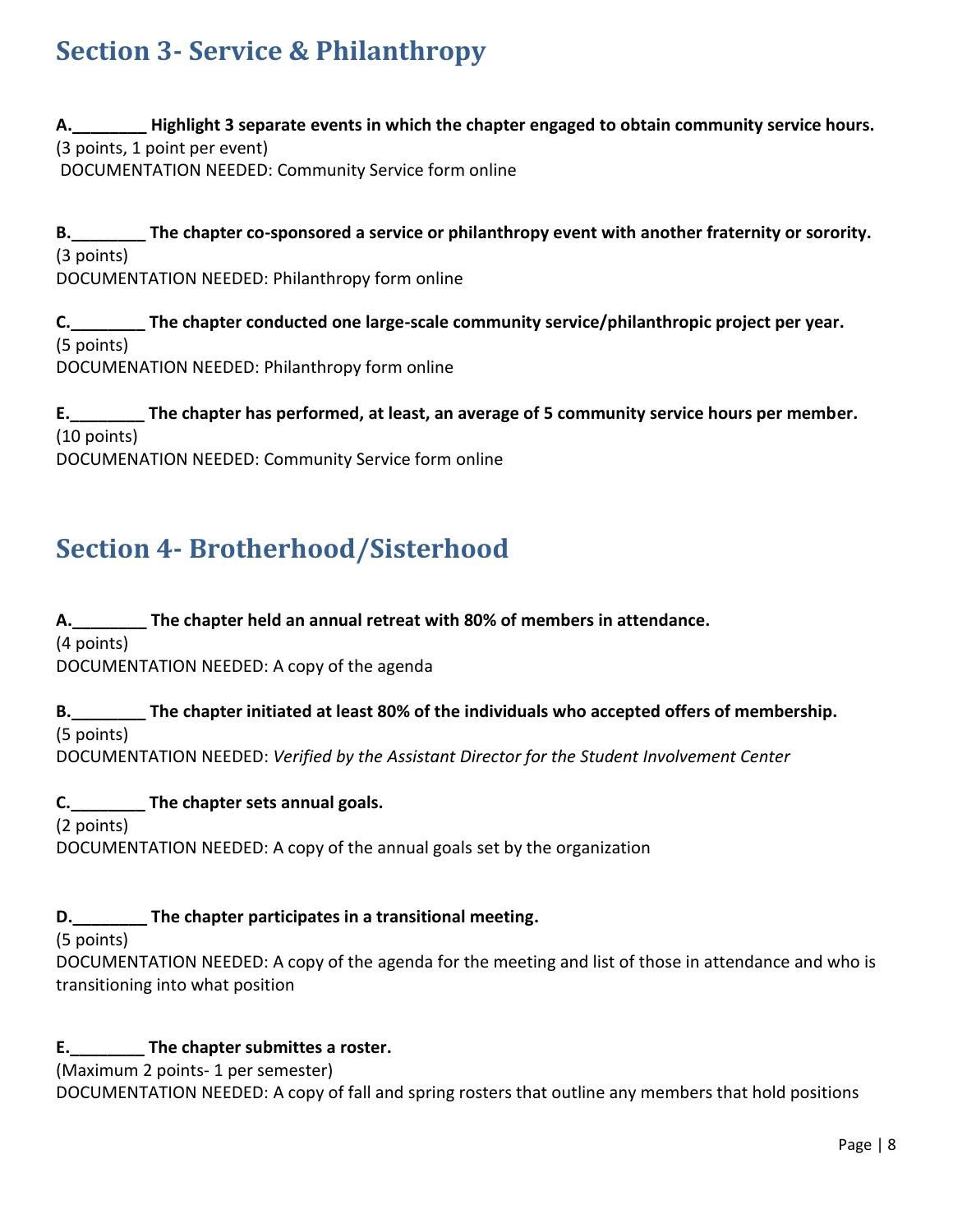### **Section 5- Programming**

#### **A.\_\_\_\_\_\_\_\_ The chapter attends an educational program per year for the entire campus with at least 50% in attendance. (This can include campus speakers, bystander training, Multicultural presentations, etc. Greek speaks will NOT be counted in this category)**

(3 points)

DOCUMENTATION NEEDED: Educational Program Attendance form online Fall and Spring convocation will not count towards this category.

#### **B.\_\_\_\_\_\_\_\_ The chapter hosts at least 2 educational programs per year for the entire campus. (This can include alcohol education, hazing prevention education, mental health awareness, etc.)**

(Maximum 6 points, 3 points per program)

DOCUMENTATION NEEDED: Hosting/Co-Hosting Educational Program form online and flyer/picture from the event.

#### **C.\_\_\_\_\_\_\_\_ The chapter attends 2 athletic event per semester (Fall/Spring) with at least 50% of the chapter in attendance.**

(Maximum 20 points, 5 points per game/10 per semester) DOCUMENTATION NEEDED: Date and description of athletic event attended

#### **D.\_\_\_\_\_\_\_\_ The chapter co-sponsored two socials per year with another fraternity or sorority.**

(Maximum 4 points, 2 points per social) DOCUMENTATION NEEDED: Socials form online

#### **E.\_\_\_\_\_\_\_\_ The chapter sponsored one social per year with an organization outside of fraternity and sorority life**

(3 points) DOCUMENTATION NEEDED: Socials form online

#### **F.\_\_\_\_\_\_\_\_ At least 50% of the chapter attends monthly Greek Speaks**

(6 points)

DOCUMENTATION NEEDED: *Verified by the Assistant Director for the Student Involvement Center*